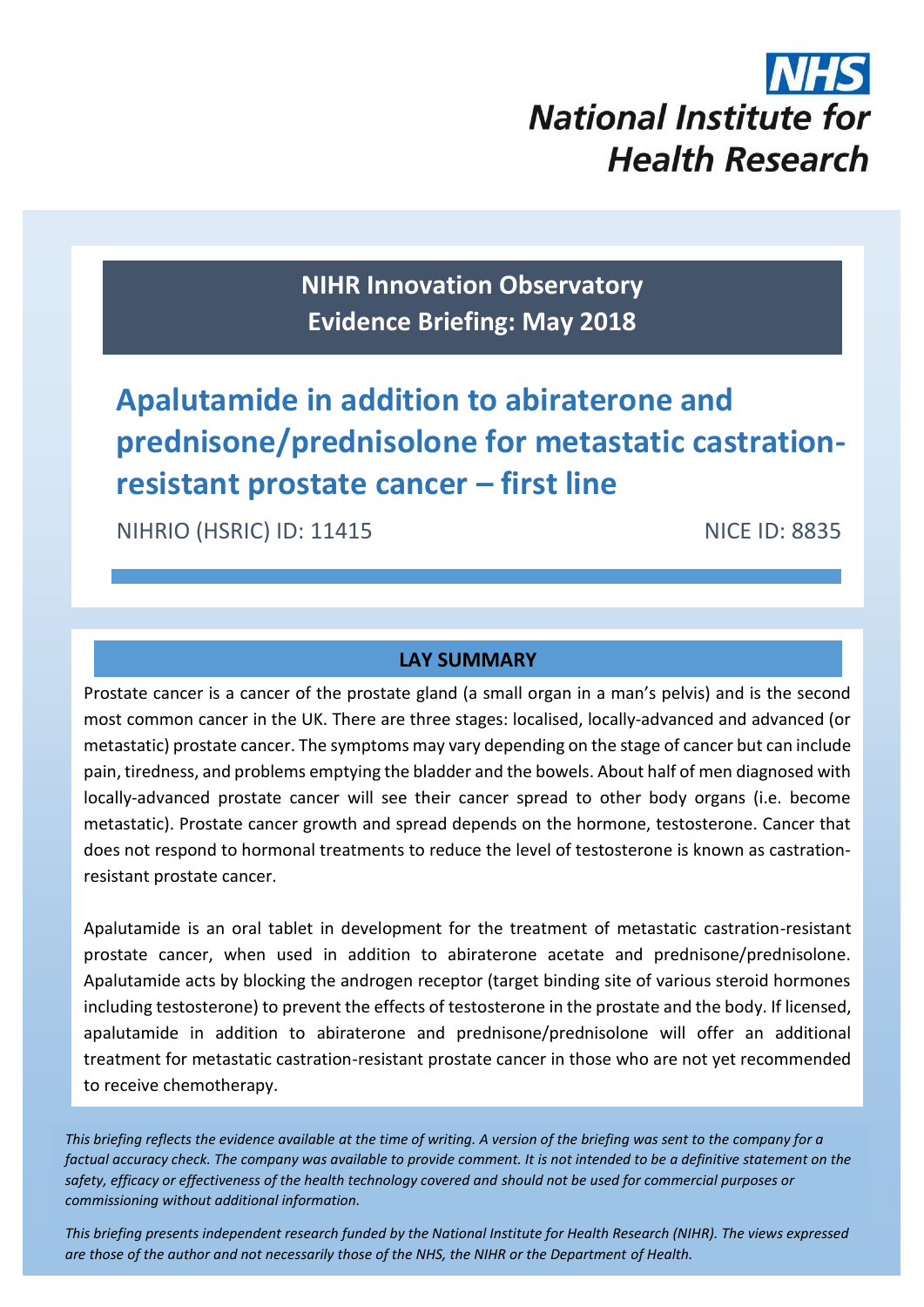#### **TARGET GROUP**

Prostate cancer (castration-resistant, metastatic) – pre-chemotherapy; in combination with abiraterone acetate and prednisone/prednisolone – first line

#### **TECHNOLOGY**

#### **DESCRIPTION**

Apalutamide (Erleada; JNJ56021927; ARN-509) is a nonsteroidal antiandrogen agent that is under development for the treatment of prostate cancer. Exerting an antitumor action, apalutamide blocks the effect of androgens that promote tumour growth.<sup>1</sup> Apalutamide binds directly to the ligandbinding domain of the androgen receptor and prevents androgen-receptor translocation, DNA binding, and androgen-receptor–mediated transcription.<sup>2</sup>

Abiraterone acetate (Zytiga) is an androgen biosynthesis inhibitor and in combination with prednisone/prednisolone is indicated to treat metastatic castration-resistant prostate cancer (mCRPC) in adult men who are asymptomatic or mildly symptomatic after failure of androgen deprivation therapy in whom chemotherapy is not yet clinically indicated. Abiraterone acetate in combination with prednisone/prednisolone is also licensed for the treatment of mCRPC in adult men whose disease has progressed on or after a docetaxel-based chemotherapy regimen and the treatment of newly diagnosed high risk metastatic hormone sensitive prostate cancer (mHSPC) in adult men in combination with androgen deprivation therapy (ADT). 3

Apalutamide is in development in addition to abiraterone acetate and prednisone/prednisolone for the treatment of mCRPC, in those who are not yet recommended chemotherapy. In the phase III trial (NCT02257736), participants receive 240 mg tablet of apalutamide and 1000 mg (four 250 mg tablets) of abiraterone acetate once daily on an empty stomach and 5 mg prednisone, twice daily, until disease progression, unacceptable toxicity, or end of treatment, whichever occurs first.<sup>4</sup>

Apalutamide in addition to abiraterone and prednisone/prednisolone does not currently have Marketing Authorisation in the EU for any other indication.

#### <span id="page-1-0"></span>**INNOVATION and/or ADVANTAGES**

One of the main challenges in developing drugs that can benefit CRPC is being able to identify active drugs and understand how to best use these in combination or in sequence. In previous clinical studies, apalutamide was safe, well-tolerated and demonstrated clinical activity in mCRPC in both patients with and without prior abiraterone acetate and prednisone.<sup>5</sup>

If licensed, apalutamide in combination with abiraterone acetate and prednisone/prednisolone will offer an additional treatment for mCRPC in those who are not yet recommended chemotherapy.

#### **DEVELOPER**

Janssen-Cilag Ltd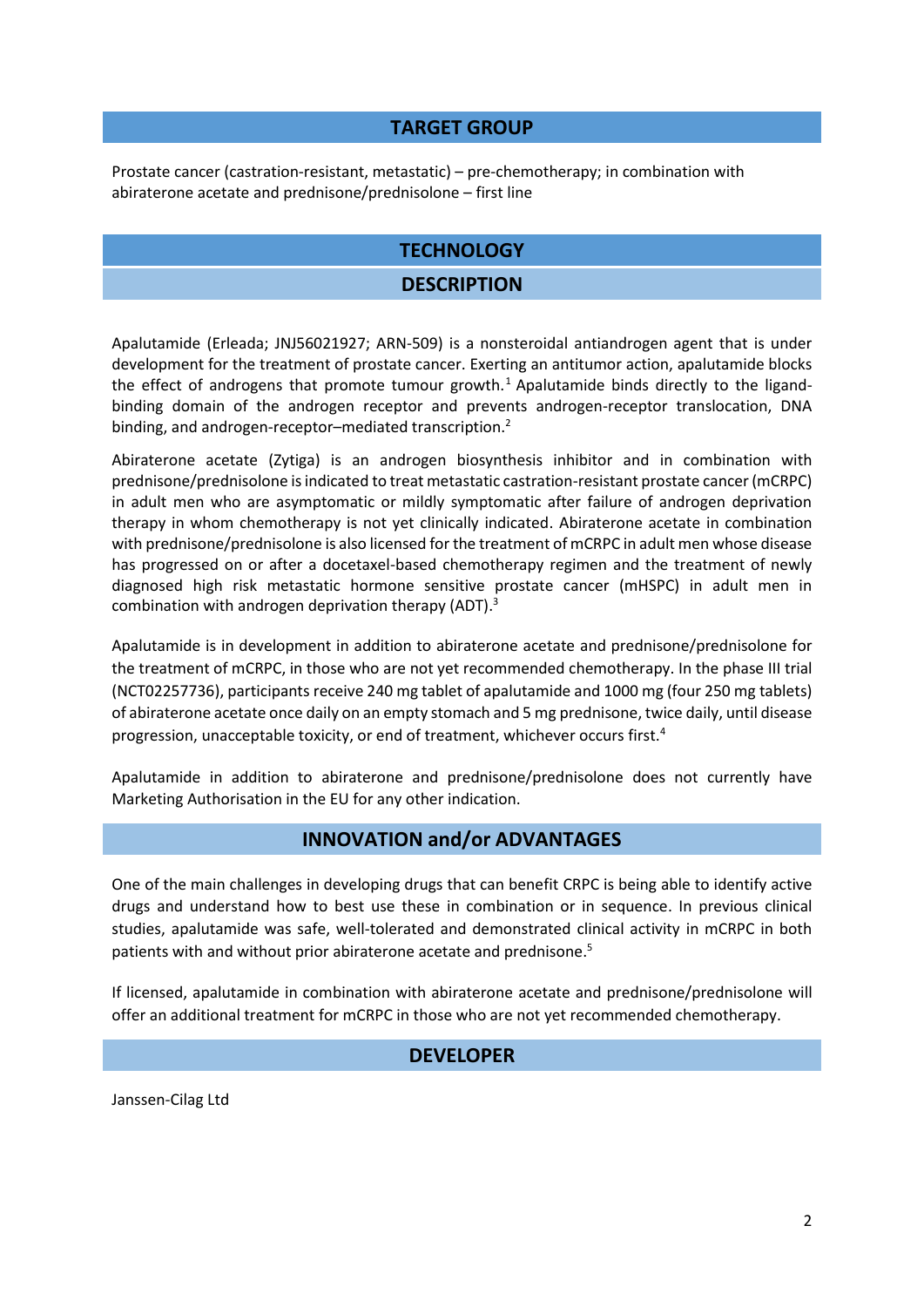#### **PATIENT GROUP**

#### **BACKGROUND**

Prostate cancer is the most common male cancer in the UK. It affects the prostate gland which produces some of the fluid in the semen and plays a role in urine control in men. The cancer originates in the glandular cells in the prostate, known as acinar adenocarcinomas. Various risk factors for prostate cancer have been identified, including ageing, black ethnic origin and a family history of the condition.<sup>6</sup> Prostate cancer is more common in black Caribbean and black African men than in white men, and very rare in Asian men. More than half of those diagnosed are aged 70 years and above.<sup>7</sup> Other factors include diet, pattern of sexual behaviour, alcohol consumption, exposure to ultraviolet radiation, chronic inflammation and occupational exposure.<sup>[10](#page-2-0)</sup>

The development of prostate cancer is often slow, with people displaying no signs in the early stages and symptoms only becoming apparent when the prostate is large enough to affect the urethra. $8$ General symptoms of prostate cancer include: urinary tract infection, urinary frequency, sensation of incomplete emptying, haematuria (presence of blood in urine), dysuria (painful urination), haematospermia (blood in semen), symptoms of acute kidney injury or chronic kidney disease and impotence.<sup>[10](#page-2-0)</sup>

There are three stages of prostate cancer: localised (confined to the prostate gland), locally-advanced (spread outside the capsule of the gland) and advanced or metastatic (spread to other body organs).<sup>9</sup> At an advanced stage, the cancer most commonly spreads to lymph nodes in other parts of the body or to the bones, but can also spread to other organs.<sup>10</sup> Approximately 50% of men diagnosed with locally-advanced prostate cancer will develop metastatic cancer during their lifetime. Early detection and treating the cancer can lower that risk.<sup>11</sup> Prostate cancer depends on testosterone to proliferate. Castration-resistant prostate cancer (CRPC) is a stage of the disease when progression occurs despite castrate levels of testosterone, induced for example by androgen deprivation therapy (ADT).<sup>12</sup>

#### <span id="page-2-0"></span>**CLINICAL NEED and BURDEN OF DISEASE**

The number of men diagnosed with prostate cancer has been increasing over the last 10 years. This might be because more men are having prostate specific antigen (PSA) tests and the population is getting older. In adults, prostate cancer is the second most common type of cancer, and is the most common cancer in the UK. $^{13}$  In 2016, 40,484 men were newly diagnosed with prostate cancer and 10,178 deaths from prostate cancer were recorded.14,15 About 9 in 10 (85%) men diagnosed with prostate cancer in England and Wales survived their disease for five years or more (2010-11).<sup>16</sup>

NICE estimates 55–65% of people with prostate cancer will develop metastatic disease. Over 90% of people with metastatic prostate cancer initially respond to hormonal therapy but eventually become resistant to it. This clinical condition is described as CRPC, but is alternatively referred to as hormonerelapsed prostate cancer, hormone-refractory prostate cancer and androgen-independent prostate cancer.<sup>[22](#page-4-0)</sup> For CRPC, the disease epidemiology is hampered by the varying terminology, definition and disease management which may explain why there is a paucity of prevalence and incidence data currently available.<sup>17</sup>

In 2016-17 there were 70,295 admissions (of which 48,567 were day cases) for malignant neoplasm of the prostate (ICD-10 code C61) in England which resulted in 75,276 finished consultant episodes (FCE) and 97,382 FCE bed days. 18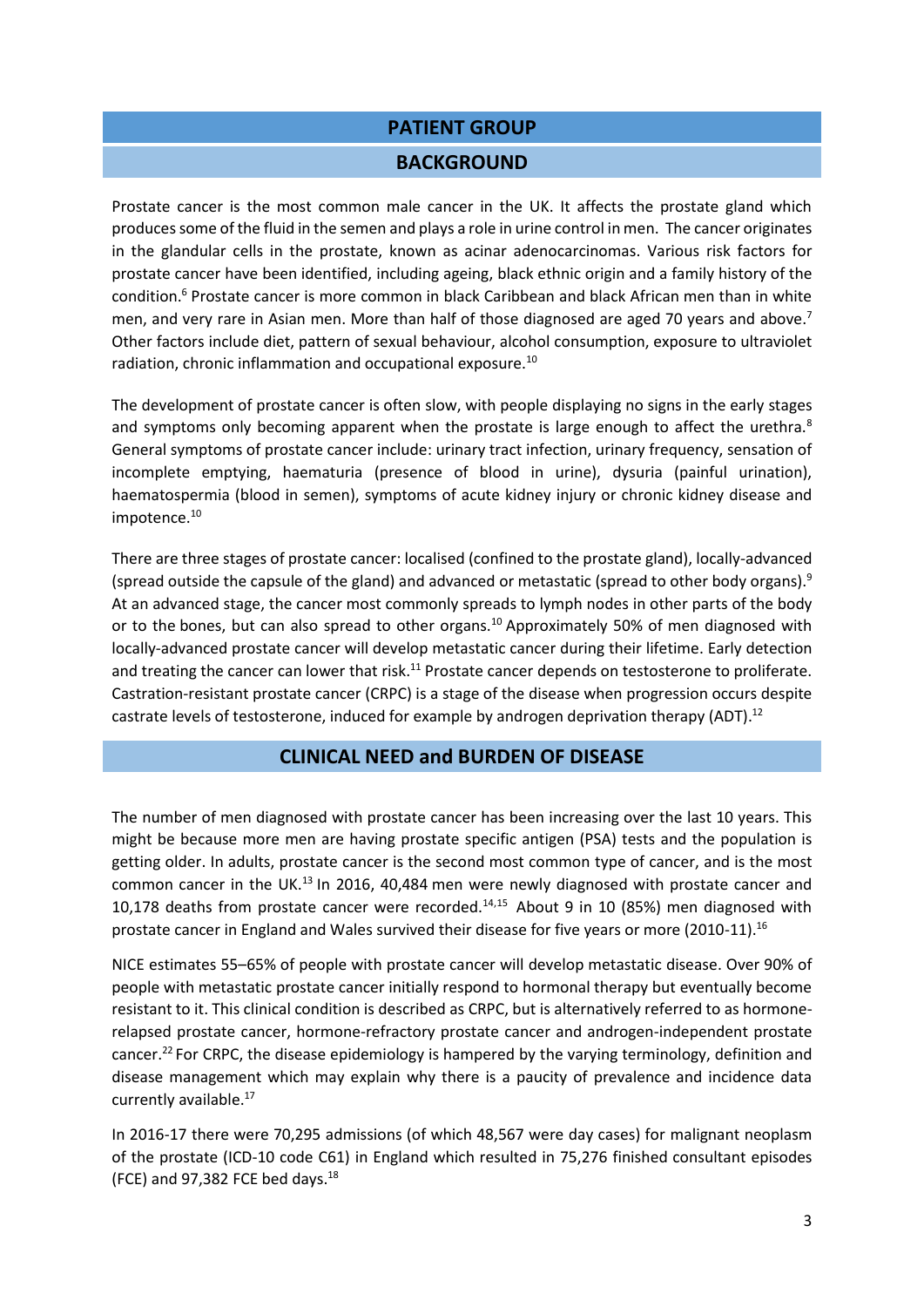### **PATIENT PATHWAY**

#### **RELEVANT GUIDANCE**

#### **NICE GUIDANCE**

- NICE technology appraisal guidance. Radium–223 dichloride for treating hormone-relapsed prostate cancer with bone metastases (TA412). September 2016.
- NICE technology appraisal guidance. Cabazitaxel for the second-line treatment of hormone refractory, metastatic prostate cancer treated with docetaxel (TA391). August 2016.
- NICE technology appraisal guidance. Abiraterone for castration-resistant metastatic prostate cancer previously treated with a docetaxel-containing regimen (TA259). July 2016.
- NICE technology appraisal guidance. Enzalutamide for treating metastatic hormone-relapsed prostate cancer before chemotherapy is indicated (TA377). January 2016.
- NICE technology appraisal guidance. Enzalutamide for metastatic hormone-relapsed prostate cancer previously treated with a docetaxel-containing regimen (TA316). July 2014.
- NICE clinical guideline in development. Prostate cancer: diagnosis and management (update) (GID-NG10057). Expected April 2019.
- NICE clinical guideline. Prostate cancer: diagnosis and management (CG175). January 2014.
- NICE quality standard. Prostate cancer (QS91). June 2015.
- NICE diagnostic guidance. Diagnosing prostate cancer: PROGENSA PCA3 assay and Prostate Health Index (DG17). June 2015.

#### **NHS ENGLAND and POLICY GUIDANCE**

- NHS England. 2013/14 NHS Standard Contract for Cancer: Specialised Kidney, Bladder and Prostate Cancer Services (Adult). B14/S/a.
- NHS England. Clinical Commissioning Policy: The use of Stereotactic Ablative Radiotherapy (SABR) in the treatment of Prostate Cancer. 16031/P. July 2016.
- NHS England. Clinical Commissioning Policy: Proton Beam Therapy for Cancer of the Prostate. 16020/P. July 2016.
- NHS England. Clinical Commissioning Policy Statement: Docetaxel in combination with androgen deprivation therapy for the treatment of hormone naïve metastatic prostate cancer. B15/PS/a. January 2016.

#### **OTHER GUIDANCE**

- Mottet N et al. TB. EAU-ESTRO-SIOG guidelines on prostate cancer. Part 1: screening, diagnosis, and local treatment with curative intent. 2017<sup>19</sup>
- Parker C et al. Cancer of the prostate: ESMO Clinical Practice Guidelines for diagnosis, treatment and follow-up. 2015<sup>20</sup>

#### **CURRENT TREATMENT OPTIONS**

Treatment options for patients with mCRPC will depend on the nature and extent of the metastases and include some of the following strategies: $^{21}$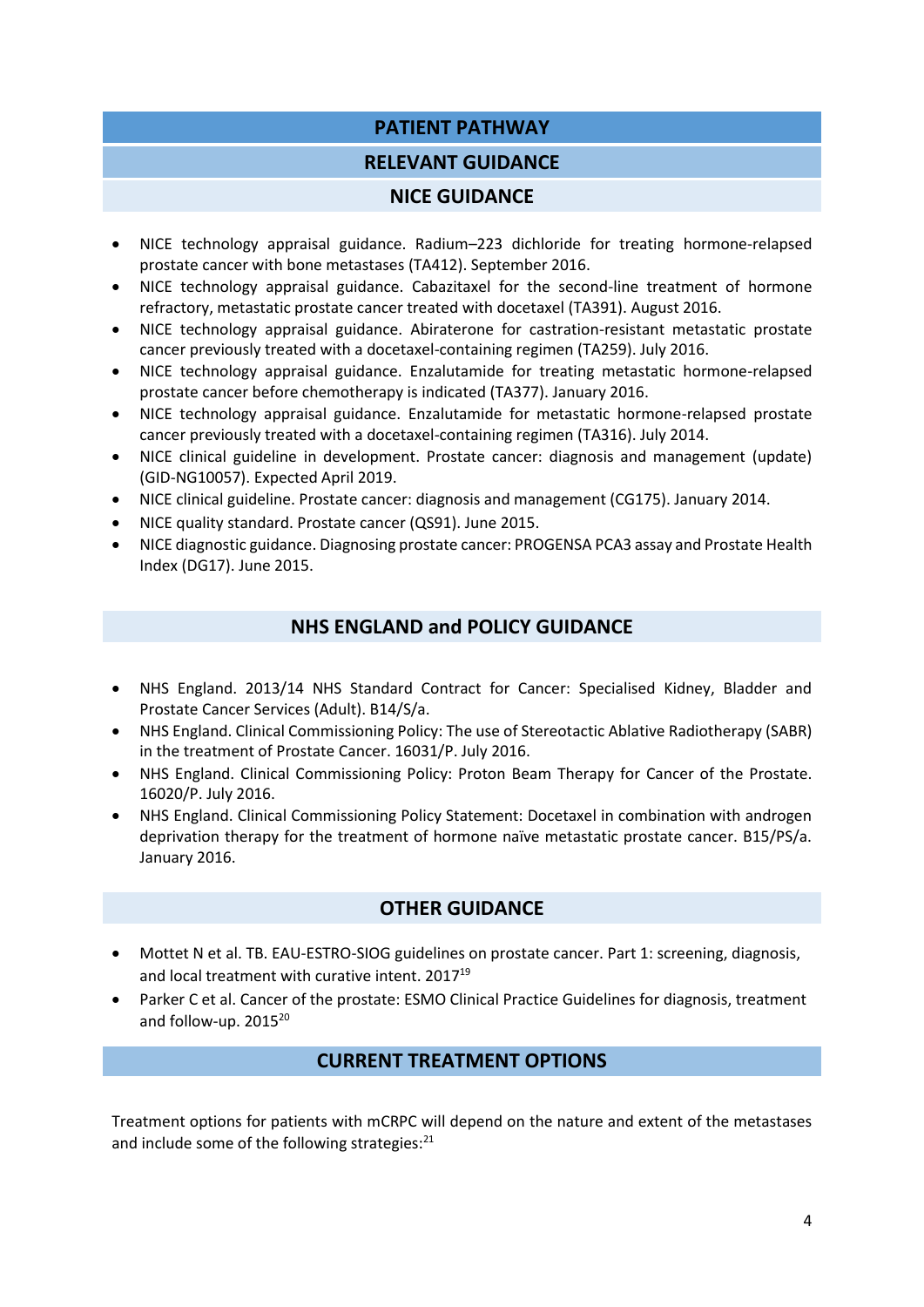- bilateral orchidectomy for all men with metastatic prostate cancer as an alternative to continuous luteinising hormone-releasing hormone agonist therapy
- anti-androgen monotherapy with bicalutamide (to retain sexual function)
- androgen deprivation therapy only in cases when sexual function has not been maintained satisfactorily
- docetaxel as a treatment option for men with metastatic hormone-refractory disease who have a Karnofsky performance status score of 60% or more
- dexamethasone (0.5 mg daily) as third-line hormonal therapy after androgen deprivation therapy and anti-androgen therapy to men with hormone-relapsed prostate cancer
- bisphosphonates for pain relief may be considered for men with hormone-relapsed prostate cancer when other treatments (including analgesics and palliative radiotherapy) have failed
- strontium-89 should be considered for men with hormone-relapsed prostate cancer and painful bone metastases, especially those men who are unlikely to receive myelosuppressive chemotherapy

In clinical practice, after progression during or after a docetaxel-based treatment, patients may receive a further chemotherapy treatment or a combination of palliative treatments. Management options include mitoxantrone with or without steroids such as prednisolone.<sup>22</sup>

<span id="page-4-0"></span>Abiraterone acetate in combination with prednisone or prednisolone is also recommended as an option for the treatment of mCRPC in adult men who are asymptomatic or mildly symptomatic after failure of androgen deprivation therapy in whom chemotherapy is not yet clinically indicated and in mCRPC which has progressed on or after one docetaxel-containing chemotherapy.<sup>23</sup> Additionally abiraterone is recommended for the treatment of metastatic hormone-relapsed prostate cancer (mHRPC) before chemotherapy is indicated. <sup>24</sup> Enzalutamide has been recommended for mHRPC before chemotherapy is indicated<sup>25</sup> and also in those who have been previously treated with a docetaxel-containing regimen. 26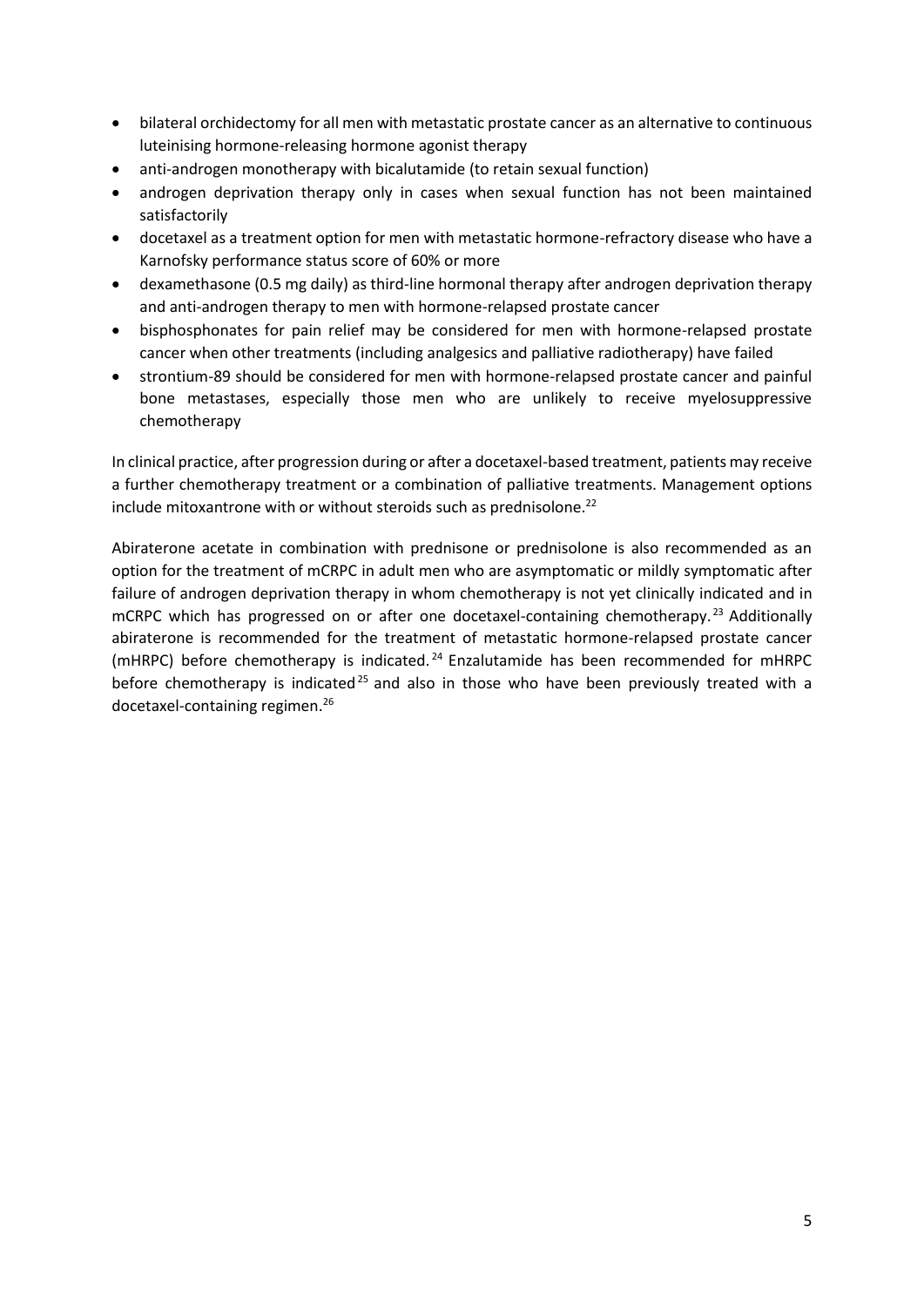| <b>EFFICACY and SAFETY</b>     |                                                                                                                                                                                                                                                                                                                                                                                                                                                                                                                                                                                                          |  |  |  |
|--------------------------------|----------------------------------------------------------------------------------------------------------------------------------------------------------------------------------------------------------------------------------------------------------------------------------------------------------------------------------------------------------------------------------------------------------------------------------------------------------------------------------------------------------------------------------------------------------------------------------------------------------|--|--|--|
| <b>Trial</b>                   | NCT02257736, EudraCT 2014-001718-25; apalutamide in<br>combination with abiraterone acetate and prednisone vs<br>abiraterone in combination with prednisone and placebo                                                                                                                                                                                                                                                                                                                                                                                                                                  |  |  |  |
| <b>Sponsor</b>                 | Janssen-Cilag Ltd                                                                                                                                                                                                                                                                                                                                                                                                                                                                                                                                                                                        |  |  |  |
| <b>Status</b>                  | Ongoing                                                                                                                                                                                                                                                                                                                                                                                                                                                                                                                                                                                                  |  |  |  |
| <b>Source of Information</b>   | Registry <sup>4,27</sup>                                                                                                                                                                                                                                                                                                                                                                                                                                                                                                                                                                                 |  |  |  |
| Location                       | EU (incl UK), USA, Canada and countries in South America, Asia<br>and Africa                                                                                                                                                                                                                                                                                                                                                                                                                                                                                                                             |  |  |  |
| <b>Design</b>                  | Randomised, placebo-controlled, double-blind study                                                                                                                                                                                                                                                                                                                                                                                                                                                                                                                                                       |  |  |  |
| <b>Participants</b>            | n=983; aged ≥18 years old; male; metastatic disease castration-<br>resistant prostate cancer                                                                                                                                                                                                                                                                                                                                                                                                                                                                                                             |  |  |  |
| <b>Schedule</b>                | Randomised to receive either:<br>240 mg tablet of apalutamide and 1000 mg (four 250 mg<br>$\bullet$<br>tablets) of abiraterone acetate once daily on an empty<br>stomach and 5 mg prednisone, twice daily, until disease<br>progression, unacceptable toxicity, or end of treatment,<br>whichever occurs first<br>0r<br>Matching placebo of apalutamide and 1000 mg (four<br>$\bullet$<br>250 mg tablets) of abiraterone acetate once daily on an<br>empty stomach and 5 mg prednisone, twice daily, until<br>disease progression, unacceptable toxicity, or end of<br>treatment, whichever occurs first |  |  |  |
| Follow-up                      | Active treatment for up to 5 years                                                                                                                                                                                                                                                                                                                                                                                                                                                                                                                                                                       |  |  |  |
| <b>Primary Outcomes</b>        | Radiographic Progression-free Survival from randomisation until<br>death or lost to follow-up or withdrawal of consent or study<br>termination (whichever occurs first up to 5 years)                                                                                                                                                                                                                                                                                                                                                                                                                    |  |  |  |
| <b>Secondary Outcomes</b>      | Overall survival from randomization until death or lost<br>$\bullet$<br>to follow-up or withdrawal of consent or study<br>termination (whichever occurs first up to 5 years)<br>Time to chronic opioid use (up to 5 years)<br>٠<br>Time to initiation of cytoxic chemotherapy (up to 5<br>years)<br>Time to pain progression (up to 5 years)                                                                                                                                                                                                                                                             |  |  |  |
| <b>Key Results</b>             |                                                                                                                                                                                                                                                                                                                                                                                                                                                                                                                                                                                                          |  |  |  |
| <b>Adverse effects (AEs)</b>   | $\overline{a}$                                                                                                                                                                                                                                                                                                                                                                                                                                                                                                                                                                                           |  |  |  |
| <b>Expected reporting date</b> | Primary completion date reported as March 2018                                                                                                                                                                                                                                                                                                                                                                                                                                                                                                                                                           |  |  |  |

# **ESTIMATED COST and IMPACT**

# **COST**

The cost of apalutamide is not yet known.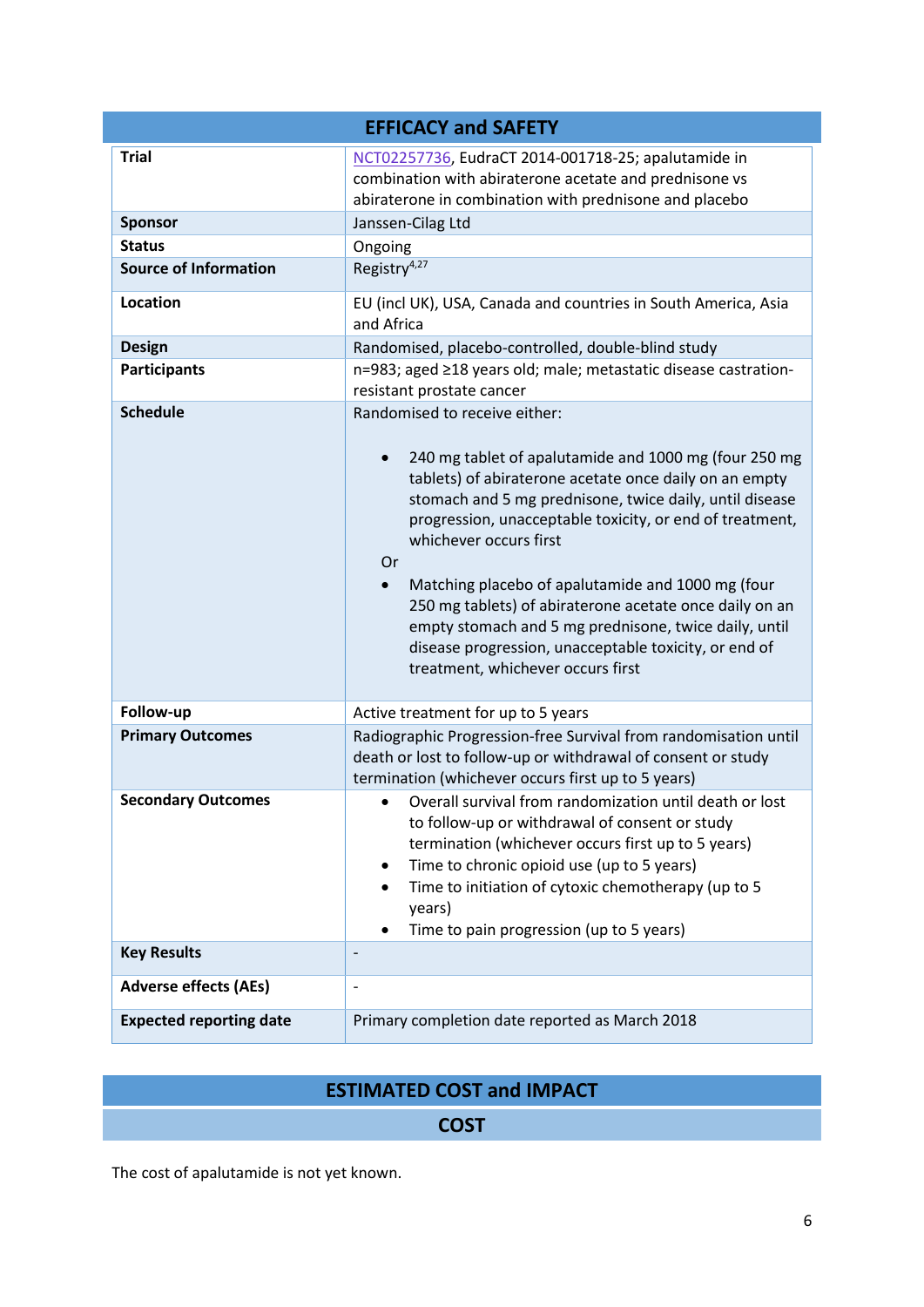The NHS Indicative price for abiraterone (Zytiga) is listed as £2735.00 for 56 x 500mg tablets.<sup>28</sup>

The NHS Indicative price for prednisone (Lodotra) is listed as £89.00 for 100 x 5mg modified-release tablets.<sup>29</sup>

| <b>IMPACT - SPECULATIVE</b>                      |                                                                           |             |                                            |  |
|--------------------------------------------------|---------------------------------------------------------------------------|-------------|--------------------------------------------|--|
| <b>IMPACT ON PATIENTS AND CARERS</b>             |                                                                           |             |                                            |  |
| $\boxtimes$                                      | Reduced mortality/increased length of<br>survival                         |             | $\boxtimes$ Reduced symptoms or disability |  |
|                                                  | Other                                                                     |             | No impact identified                       |  |
| <b>IMPACT ON HEALTH and SOCIAL CARE SERVICES</b> |                                                                           |             |                                            |  |
|                                                  | Increased use of existing services                                        |             | Decreased use of existing services         |  |
|                                                  | Re-organisation of existing services                                      |             | Need for new services                      |  |
|                                                  | Other                                                                     | $\boxtimes$ | None identified                            |  |
| <b>IMPACT ON COSTS and OTHER RESOURCE USE</b>    |                                                                           |             |                                            |  |
|                                                  | Increased drug treatment costs                                            |             | Reduced drug treatment costs               |  |
|                                                  | Other increase in costs                                                   |             | Other reduction in costs                   |  |
|                                                  | $\boxtimes$ Other: uncertain unit cost compared to<br>existing treatments |             | $\Box$ None identified                     |  |
| <b>OTHER ISSUES</b>                              |                                                                           |             |                                            |  |
|                                                  | Clinical uncertainty or other research<br>question identified             | $\boxtimes$ | None identified                            |  |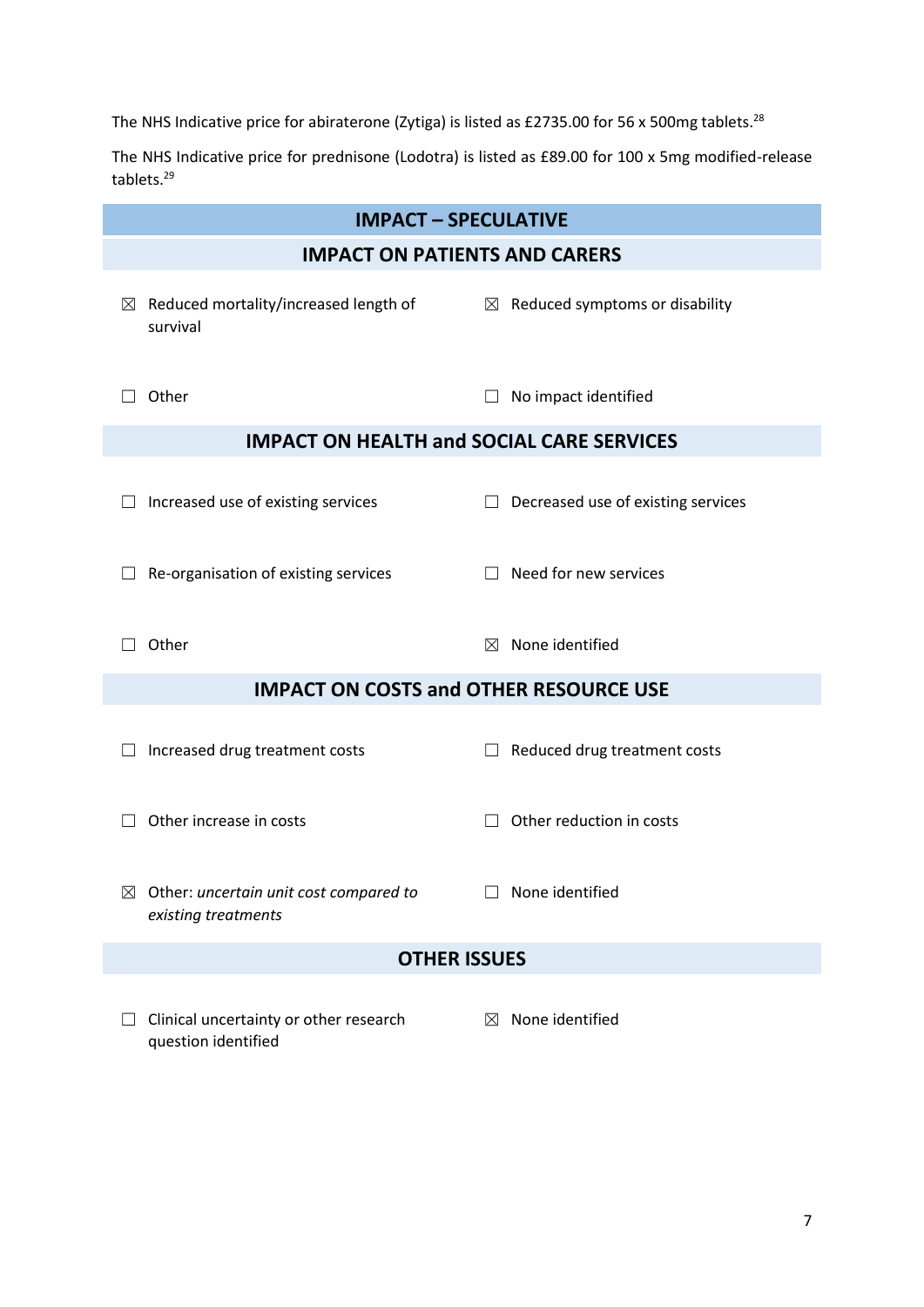#### **REFERENCES**

DrugBank. *Apalutamide*. Available from[: https://www.drugbank.ca/drugs/DB11901](https://www.drugbank.ca/drugs/DB11901) [Accessed 24 April 2018] Clegg NJ, Wongvipat J, Joseph JD et al. ARN-509: a novel antiandrogen for prostate cancer treatment. *Cancer research*. 2012 Mar 15;72(6):1494-503. Available from[: https://doi.org/10.1158/0008-5472.CAN-11-3948](https://doi.org/10.1158/0008-5472.CAN-11-3948) electronic Medicines Compendium. *Abiraterone.* Available from:

<https://www.medicines.org.uk/emc/product/2381/smpc> [Accessed 24 April 2018]

<sup>4</sup>ClinicalTrials.gov. *An Efficacy and Safety Study of Apalutamide (JNJ-56021927) in Combination With Abiraterone Acetate and Prednisone Versus Abiraterone Acetate and Prednisone in Participants With Chemotherapy-naive Metastatic Castration-resistant Prostate Cancer (mCRPC).* Available from:

<https://clinicaltrials.gov/ct2/show/NCT02257736> [Accessed 24 April 2018] Last updated 29 March 2018 <sup>5</sup>Rathkopf DE, Antonarakis ES, Shore ND et al. Safety and antitumor activity of apalutamide (ARN-509) in metastatic castration-resistant prostate cancer with and without prior abiraterone acetate and prednisone. *Clinical Cancer Research*. 2017 Feb 17. Available from:<https://doi.org/10.1158/1078-0432.CCR-16-2509> <sup>6</sup>Wilt TJ and Ahmed HU. Prostate cancer screening and the management of clinically localized disease*. BMJ*.

2013 Jan 29; 1-9. Available from:<https://doi.org/10.1136/bmj.f325>

1

7Cancer Research UK. *About Prostate Cancer*. Available from: [http://www.cancerresearchuk.org/about](http://www.cancerresearchuk.org/about-cancer/prostate-cancer/about)[cancer/prostate-cancer/about](http://www.cancerresearchuk.org/about-cancer/prostate-cancer/about) [Accessed 24 April 2018]

<sup>8</sup>NHS Choices. *Prostate cancer.* Available from:<https://www.nhs.uk/conditions/prostate-cancer/> [Accessed 24 April 2018]

<sup>9</sup>European Association of Urology. *Prostate Cancer: Epidemiology and Aetiology*. Available from: <http://uroweb.org/guideline/prostate-cancer/#3> [Accessed 24 April 2018]

<sup>10</sup>Cancer Research UK. *About advanced prostate cancer.* [http://www.cancerresearchuk.org/about](http://www.cancerresearchuk.org/about-cancer/prostate-cancer/advanced-cancer/about-advanced-cancer)[cancer/prostate-cancer/advanced-cancer/about-advanced-cancer](http://www.cancerresearchuk.org/about-cancer/prostate-cancer/advanced-cancer/about-advanced-cancer) [Accessed 24 April 2018]

<sup>11</sup>WebMD. *What is metastatic prostate cancer?* Available fro[m http://www.webmd.com/prostate-](http://www.webmd.com/prostate-cancer/advanced-prostate-cancer-16/metastatic-prostate-cancer)

[cancer/advanced-prostate-cancer-16/metastatic-prostate-cancer](http://www.webmd.com/prostate-cancer/advanced-prostate-cancer-16/metastatic-prostate-cancer) [Accessed 24 April 2018] <sup>12</sup>Pullar B and Shah N. Prostate Cancer. *Surgery (Oxford)*. 2016 Oct; 34(10): 505-511. Available from <http://doi.org/10.1016/j.mpsur.2016.07.007>

<sup>13</sup>Cancer Research UK. *Prostate cancer.* Available from [http://www.cancerresearchuk.org/about](http://www.cancerresearchuk.org/about-cancer/prostate-cancer)[cancer/prostate-cancer](http://www.cancerresearchuk.org/about-cancer/prostate-cancer) [Accessed 24 April 2018]

<sup>14</sup>Office for National Statistics. *Cancer Registration Statistics, England, 2016*. Available from [https://www.ons.gov.uk/peoplepopulationandcommunity/healthandsocialcare/conditionsanddiseases/datase](https://www.ons.gov.uk/peoplepopulationandcommunity/healthandsocialcare/conditionsanddiseases/datasets/cancerregistrationstatisticscancerregistrationstatisticsengland) [ts/cancerregistrationstatisticscancerregistrationstatisticsengland](https://www.ons.gov.uk/peoplepopulationandcommunity/healthandsocialcare/conditionsanddiseases/datasets/cancerregistrationstatisticscancerregistrationstatisticsengland) [Accessed 24 April 2018]

<sup>15</sup>Office for National Statistics. *Death Registrations Summary Statistics, England and Wales, 2016*. Available from

[https://www.ons.gov.uk/peoplepopulationandcommunity/birthsdeathsandmarriages/deaths/datasets/deathr](https://www.ons.gov.uk/peoplepopulationandcommunity/birthsdeathsandmarriages/deaths/datasets/deathregistrationssummarytablesenglandandwalesreferencetables) [egistrationssummarytablesenglandandwalesreferencetables](https://www.ons.gov.uk/peoplepopulationandcommunity/birthsdeathsandmarriages/deaths/datasets/deathregistrationssummarytablesenglandandwalesreferencetables) [Accessed 24 April 2018]

<sup>16</sup>Cancer Research UK. *Prostate Cancer Survival.* Available from [http://www.cancerresearchuk.org/health](http://www.cancerresearchuk.org/health-professional/cancer-statistics/statistics-by-cancer-type/prostate-cancer#heading-Two)[professional/cancer-statistics/statistics-by-cancer-type/prostate-cancer#heading-Two](http://www.cancerresearchuk.org/health-professional/cancer-statistics/statistics-by-cancer-type/prostate-cancer#heading-Two) [Accessed 24 April 2018]

17Kirby M, Hirst C, Crawford ED. Characterising the castration-resistant prostate cancer population: a systematic review. *International journal of clinical practice*. 2011 Nov 1;65(11):1180-92. Available from: <https://doi.org/10.1111/j.1742-1241.2011.02799.x>

<sup>18</sup>NHS Digital. *Hospital Admitted Patient Care Activity, 2016-17*. Available from:

<https://digital.nhs.uk/catalogue/PUB30098> [Accessed 24 April 2018]

 $19$ Mottet N, Bellmunt J, Bolla M et al. EAU-ESTRO-SIOG guidelines on prostate cancer. Part 1: screening, diagnosis, and local treatment with curative intent. *European Urology*. 2017 Apr 30;71(4):618-29. Available from<http://doi.org/10.1016/j.eururo.2016.08.003>

<sup>20</sup>Parker C, Gillessen S, Heidenreich A et al. Cancer of the prostate: ESMO Clinical Practice Guidelines for diagnosis, treatment and follow-up. *Annals of Oncology*. 2015 Jul 22;26 (5):69-77. Available from: <http://doi.org/10.1093/annonc/mdv222>

<sup>21</sup>National Institute of Health and Care Excellence. *NICE Clinical Guideline 175. Prostate cancer: diagnosis and management.* Available fro[m https://www.nice.org.uk/guidance/cg175](https://www.nice.org.uk/guidance/cg175) [Accessed 24 April 2018] <sup>22</sup>National Institute for Health and Care Excellence. *Proposed health technology appraisal: Enzalutamide for the treatment of metastatic castration-resistant regimen. Draft scope (pre-referral).* Available from [https://www.nice.org.uk/guidance/ta316/documents/prostate-cancer-hormone-relapsed-metastatic-](https://www.nice.org.uk/guidance/ta316/documents/prostate-cancer-hormone-relapsed-metastatic-enzalutamide-after-docetaxel-draft-scope-prereferral2)

[enzalutamide-after-docetaxel-draft-scope-prereferral2](https://www.nice.org.uk/guidance/ta316/documents/prostate-cancer-hormone-relapsed-metastatic-enzalutamide-after-docetaxel-draft-scope-prereferral2) [Accessed 24 April 2018]